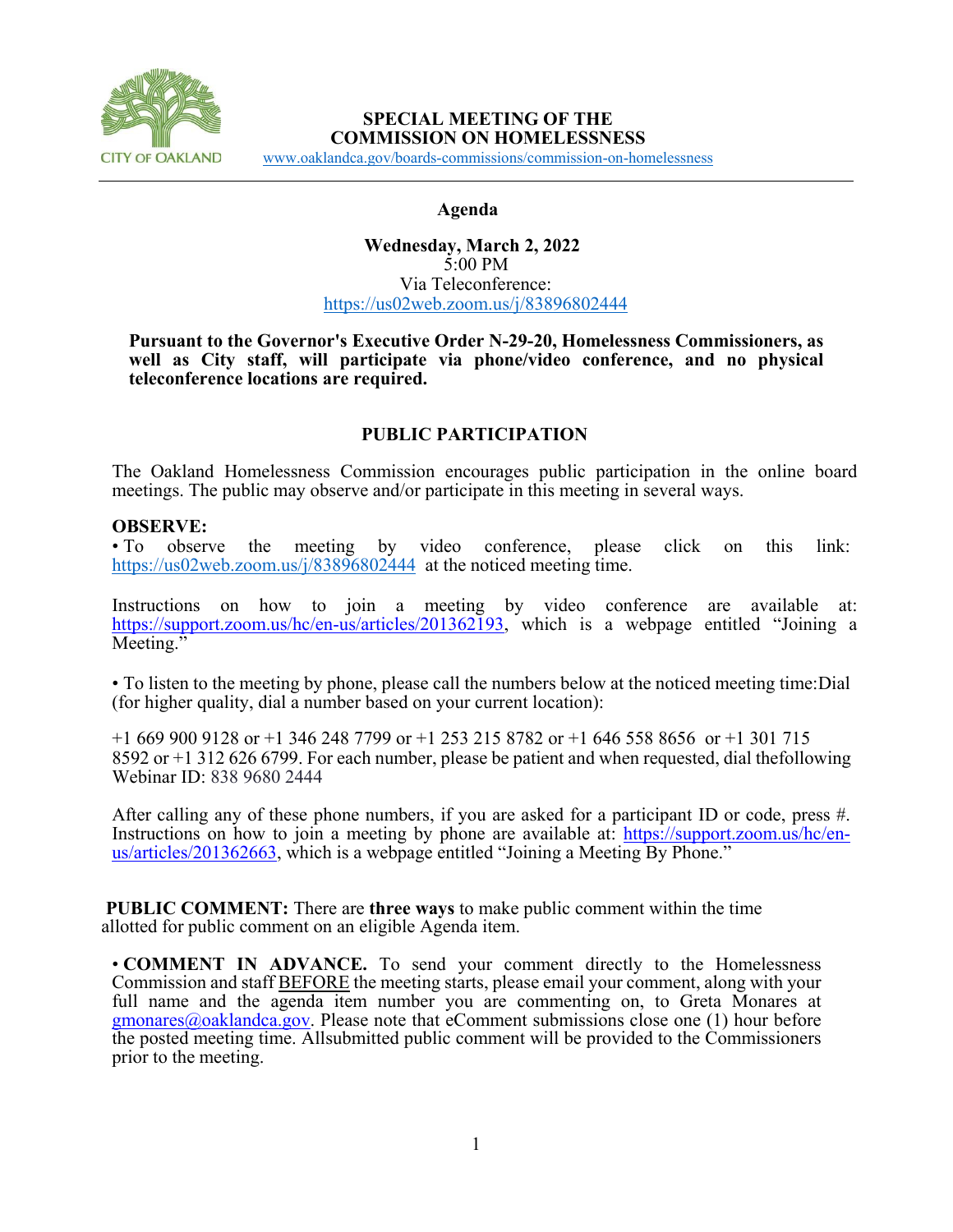

### **SPECIAL MEETING OF THE COMMISSION ON HOMELESSNESS**

## **Agenda**

**Wednesday, March 2, 2022**  5:00 PM Via Teleconference: <https://us02web.zoom.us/j/83896802444>

• **During the Meeting By ZOOM**. To comment by Zoom video conference, you must click the "Raise Your Hand" button to request to speak when Public Comment is taken at the beginning of the meeting for items that are on the agenda. Once your name is called, you will be unmuted and allowed to speak for the allotted time set by the presiding officer. Afterthe allotted time expires, you will be re-muted. Instructions on how to "Raise Your Hand" are available at: [https://support.zoom.us/hc/en-us/articles/205566129.](https://support.zoom.us/hc/en-us/articles/205566129)

• **During the meeting by PHONE**. To comment by phone, you must call one of the above listed phone numbers and "Raise Your Hand" by pressing STAR-NINE ("\*9") to request to speak when Public Comment is taken at the beginning of the meeting for items on the agenda. Once your name is called, you will be unmuted and allowed to speak for the allotted time set by the presiding officer. After the allotted time expires, you will be re-muted. Instructions of how to raise your hand by phone are available at: https://support.zoom.us/hc/en-us/articles/201362663.

If you have any questions about these protocols, please e-mail Greta Monares, at [gmonares@oaklandca.gov.](mailto:gmonares@oaklandca.gov)